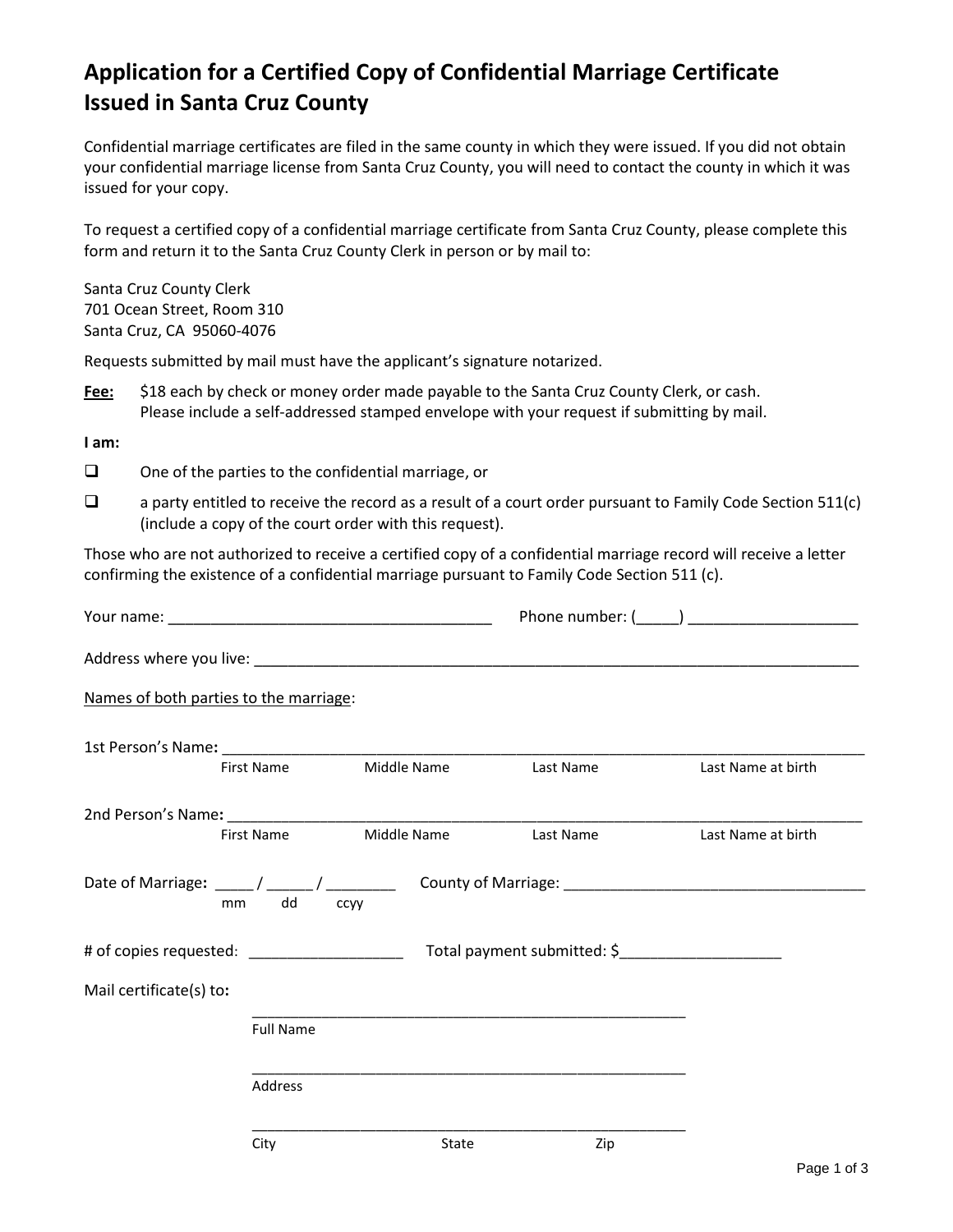## **Sworn Statement**

## **Required for certified copy of record**

I, \_\_\_\_\_\_\_\_\_\_\_\_\_\_\_\_\_\_\_\_\_\_\_\_\_\_\_\_\_\_\_\_\_\_\_\_\_\_, declare under penalty of perjury under the laws of the State of (Print Name)

California. that I am an authorized person, as defined in California Health and Safety Code Section 103526 (c), and am eligible to receive a certified copy of the marriage certificate for the following individual(s):

| Name of Both Parties Listed on the Marriage Certificate (The names<br>listed on the confidential marriage license at the time it was issued.)<br>First name/middle name/last name | Your Relationship to the Parties Listed on<br>the Marriage Certificate (e.g., bride, groom,<br>spouse, ex-) |  |
|-----------------------------------------------------------------------------------------------------------------------------------------------------------------------------------|-------------------------------------------------------------------------------------------------------------|--|
|                                                                                                                                                                                   |                                                                                                             |  |
|                                                                                                                                                                                   |                                                                                                             |  |

*The following information must be completed in the presence of a Notary Public or County Clerk staff.*

| Subscribed to this $\frac{1}{\sqrt{N\omega}}$ day of $\frac{1}{\sqrt{N\omega}}$ , 2022, at $\frac{1}{\sqrt{N\omega}}$ |                                                    |         |                                                                                                                                              |                                                                                                                                               |  |  |
|-----------------------------------------------------------------------------------------------------------------------|----------------------------------------------------|---------|----------------------------------------------------------------------------------------------------------------------------------------------|-----------------------------------------------------------------------------------------------------------------------------------------------|--|--|
|                                                                                                                       | (Dav)                                              | (Month) | (City)                                                                                                                                       | (State)                                                                                                                                       |  |  |
|                                                                                                                       |                                                    |         |                                                                                                                                              |                                                                                                                                               |  |  |
|                                                                                                                       |                                                    |         | (Signature of person requesting certified copy)                                                                                              |                                                                                                                                               |  |  |
|                                                                                                                       |                                                    |         | Note: If submitting your order by mail you must have your signature on the Sworn Statement acknowledged by a Notary Public using the         | Certificate of Acknowledgment below. If submitting your order in person, you must sign this in the presence of Santa Cruz County Clerk staff. |  |  |
| certificate is attached and not the truthfulness accuracy, or validity of that document.                              |                                                    |         | A notary public or other officer completing this certificate verifies only the identity of the individual who signed the document which this |                                                                                                                                               |  |  |
| Acknowledgement                                                                                                       |                                                    |         |                                                                                                                                              |                                                                                                                                               |  |  |
| State of                                                                                                              | <u> 1989 - John Stein, Amerikaansk politiker (</u> |         |                                                                                                                                              |                                                                                                                                               |  |  |
| County of                                                                                                             |                                                    |         |                                                                                                                                              |                                                                                                                                               |  |  |
| On example, before me,                                                                                                |                                                    |         |                                                                                                                                              |                                                                                                                                               |  |  |
|                                                                                                                       |                                                    |         | (Insert your name and title)                                                                                                                 |                                                                                                                                               |  |  |
| personally appeared                                                                                                   |                                                    |         |                                                                                                                                              |                                                                                                                                               |  |  |
|                                                                                                                       |                                                    |         |                                                                                                                                              | who proved to me on the basis of satisfactory evidence to be the person(s) whose name is/are subscribed to the                                |  |  |
|                                                                                                                       |                                                    |         | within instrument and acknowledged to me that he/she/they executed the same in his/her/their authorized                                      |                                                                                                                                               |  |  |

**I certify under** *PENALTY OF PERJURY* **under the laws of the State of California that the foregoing paragraph is true and correct.**

capacity(ies), and that by his/her/their signature(s) on the instrument the person(s), or the entity upon behalf

WITNESS my hand and official seal. The set of the seal of the seal of the seal of the seal of the seal of the seal of the seal of the seal of the seal of the seal of the seal of the seal of the seal of the seal of the seal

of which the person(s) acted, executed the instrument.